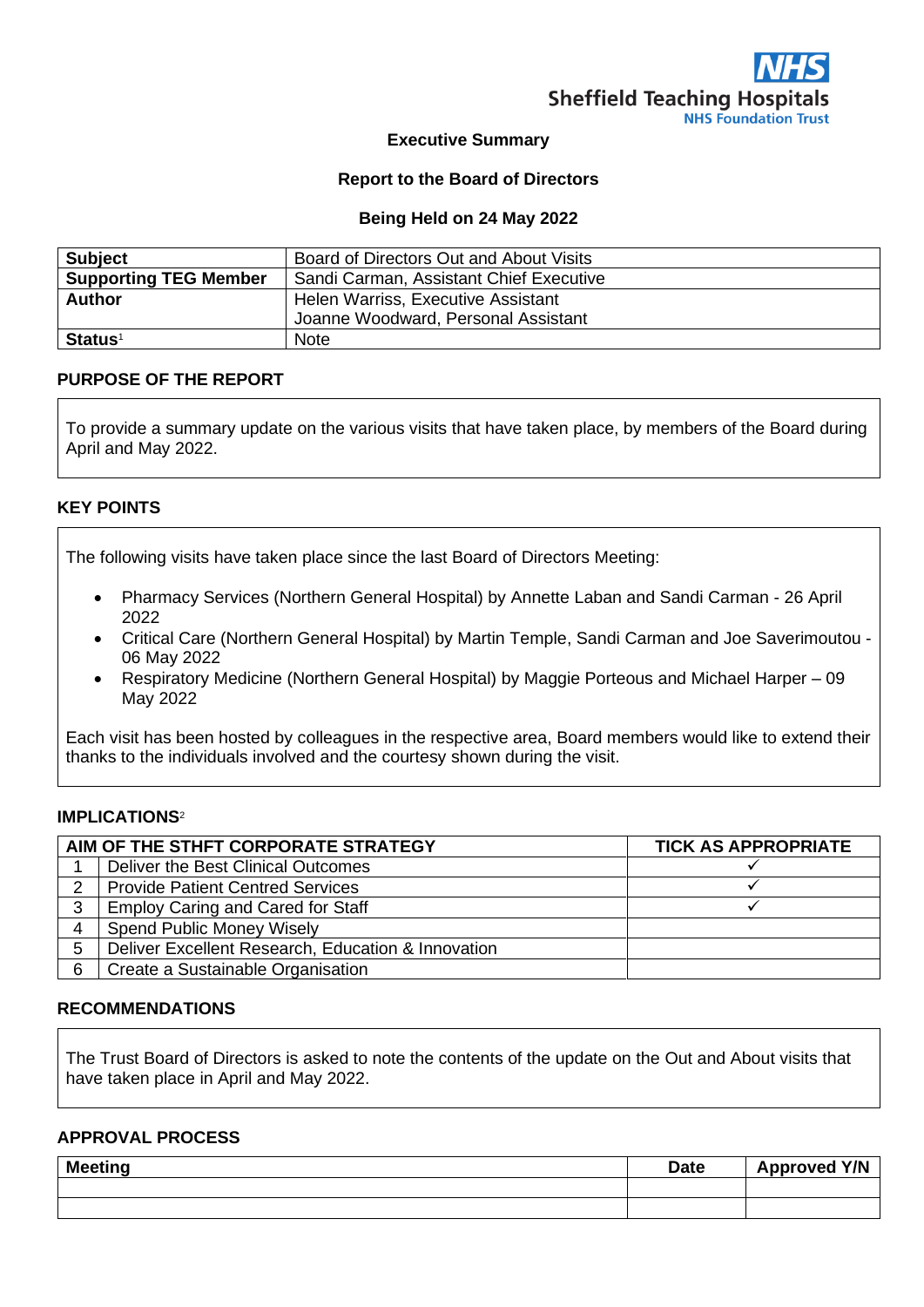In November 2021, the Trust launched a scheduled programme of out and about visit for Board members to visit all Directorates, pairing both a Non-Executive and Executive Director. Further to reinstating the programme of visits in March, Gold Command agreed to invite Council of Governors to join Board members on future visits.

In April and May 2022 the following visits took place and key points to note are as follows:

# **Pharmacy Services at Northern General Hospital [Annette Laban and Sandi Carman]**

- Warm welcome from the team, environment was modern and clear, we received a presentation covering the multitude of services and developments currently being delivered by the team. These were extensive, track record of delivery was discussed alongside the huge number of additional projects coming online in the future months/years. Headspace for the senior team and capacity to deliver being a concern.
- Rates of appraisal uptake, mandatory training and job specific training compliance were exceptional (all 99%).
- Discussed the actions required following the CQC inspection, such as, medicines safety and medicines reconciliation. Leadership team were well sighted on these.
- Key risks included growth in chemotherapy and all associated processes, provision of future outpatient dispensing services and staffing. The team described the challenges of being able to deliver everything being asked of them whilst trying to drive education, professional development, new / enhanced roles, improved governance, CQC actions. It was noted that health and wellbeing is a concern.
- Funding was discussed the team welcomed the investment via the 2022/23 financial plan but there were still a number of challenges and gaps – notably 7-day services to the admissions wards as one example. Winter funding – the challenges of fixed term funding can sometimes hinder rather than help.
- The requirement for good IT was discussed which could significantly improve efficiency.
- Growth of the number of Consultant Pharmacists has provided improved career paths/opportunities. Also targeting Clinical Academia posts a local School of Pharmacy could enhance this work.
- Following the presentation we walked around part of the Pharmacy Department which looked well organised if not a bit crowded, observed examples of safety notices. All staff observed to be working hard focusing on clearly defined activities.

Overall a very informative visit that effectively explained the challenges of running a busy Pharmacy Department.The leadership were upbeat and had a good grasp of all the key issues.

# **Critical Care at Northern General Hospital [Martin Temple, Sandi Carman and Joe Saverimoutou]**

- Location easy to find, and overall building look clean and modern.
- Couple of concerns regarding environment, roosting pigeons had left an unsightly mess of droppings which could also be a health hazard. The outside canopy would also benefit from a clean.
- The Unit felt calm, and all staff very welcoming.
- Escorts to the visit were also very respectful of the impact on patient care.
- The Unit was one of six Highly Contagious Infectious Diseases Units in the country.
- The unit itself was very modern and there was a calm, professional and respectful feel to the unit, staff we spoke to were very positive. The remote monitoring of patient physiological measurements was very impressive. There was adequate space in each of the rooms to provide care.
- Staff discussions highlighted the need to ensure greater visibility of staff at all levels (including matron and senior nurse level) and consideration of communications that were distributed on a Friday afternoon which during the pandemic caused problems with implementation.
- A positive safety culture was shared by the team such as the 5x5 bulletin, safety briefings and a commitment to learning from incidents.
- De-briefs took place using the Trauma Risk Management (TRIM) model which is a trauma-focused peer support system.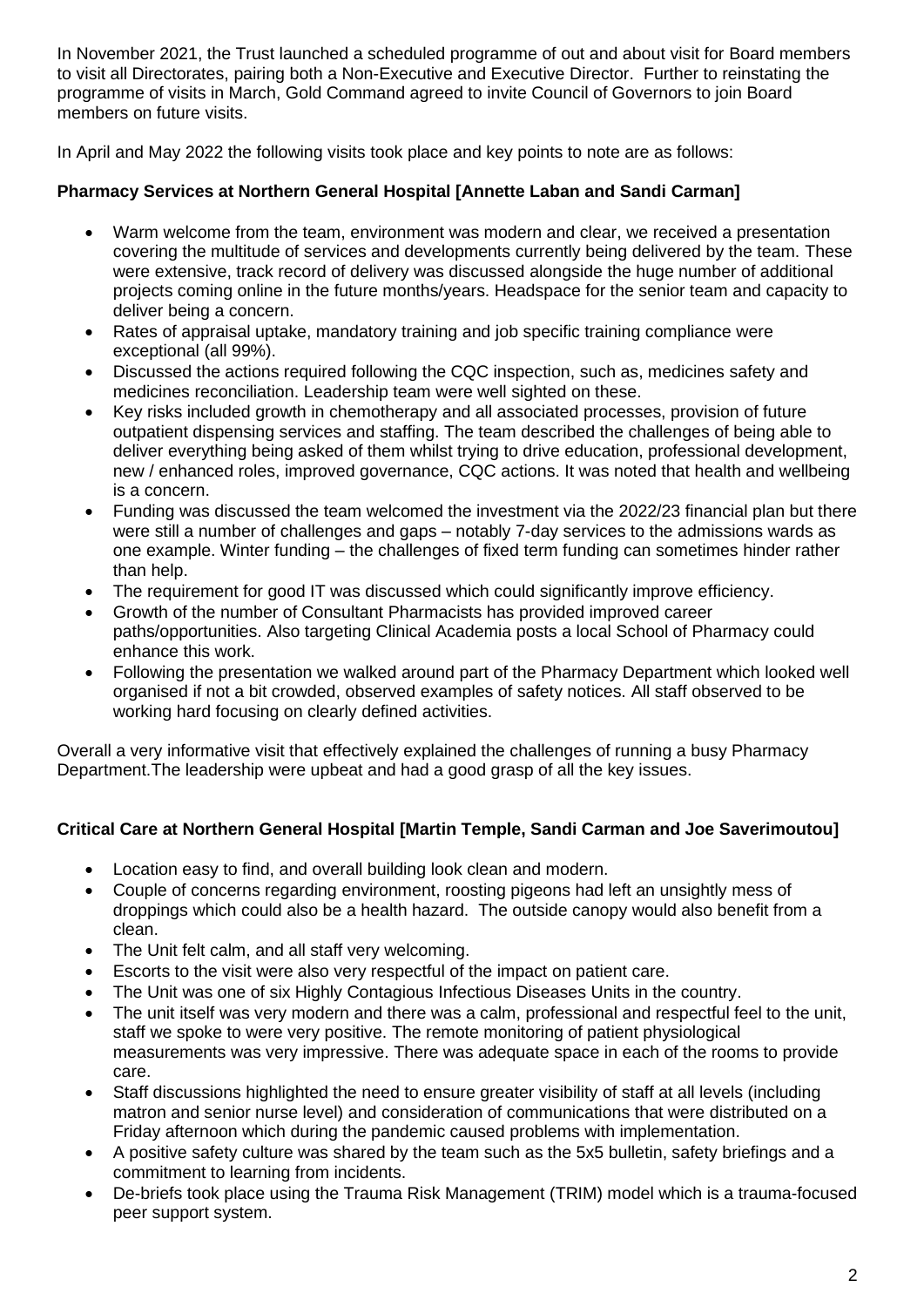- The service had modelled new ways of working during the pandemic. This has resulted in patients being cared for in a fixed location and the staffing levels being flexed depending on the care needs of the patient.
- Staff wellbeing had been prioritised and support was available from psychology services.
- A model of professional nurse advocates had been implemented to provide further support to staff.
- Following recent refurbishments there was still a small snagging list of improvements to be made (estates work) these looked unsightly.
- Colleagues raised the potential for greater collaborative working across the different Critical Care specialties in the Trust.
- The delivery of a safe and effective service to patients could be enhanced further by additional glass sliding doors between some of the rooms. This could enable better use of staff resources and help to improve staff, and in some cases, patient experience.
- A well run and professional unit with lots of positive patient safety features.

Overall staff and patient experience could be enhanced by further estates work and consideration of service developments such as cross Trust collaboration.

## **Respiratory Medicine at Northern General Hospital [Maggie Porteous and Michael Harper]**

## Brearley Out-patients Department

- Nice estate and looked clean.
- Social distancing measures still in place when arrived but gone by the time we left (in line with policy).
- Staff very upbeat, welcoming and proud of their services.
- Great to hear of the changes they had done in response to Covid-19.
- Interesting to hear that teams felt 'recipe for success' was giving teams headroom to think through alternative ways of working and clarity on single ask (not juggling multiple priorities). This has led to a change to non-face-to-face, home monitoring and more patient initiated follow up (PIFU). Staff and patients liked both face-to-face and non-face-to-face.
- A perception that losing this headspace and a growing top-down approach was reducing the appetite/ability for staff to continue innovating in this way post-pandemic.
- Coming out of the pandemic the clinical teams are working with patients to see if they prefer faceto-face or non-face-to-face and trying to flex accordingly.
- Note that making decisions now to move a patient onto a PIFU might not realise the benefit for six or 12 months when they were scheduled to come back.

## Robert Hadfield 5

- Ward felt clean and welcoming but somewhat busy and cluttered despite size of areas.
- Tea was being served and quality of food looked good.
- Noted the team had moved here when Robert Hadfield wing re-opened on back of prioritisation based on Covid infection prevention control (IPC) arrangements.
- Team like the ward note balance of risk between IPC and falls. Increased staffing requirement noted.
- Up to full establishment on qualified, issue now attracting/retaining Clinical Support Workers perception bank pay is higher in District General Hospitals and comparable pay plus staff discount at supermarkets.
- Observed eWhiteboard.

## In-patients, Cystic Fibrosis Unit

- Medical team described challenges throughout Covid highly specialised area had taken general medical patients and this had caused significant concern.
- New treatments for Cystic Fibrosis noted this had reduced demands for in-patient care but some concerns about whether patients were able to manage their own care as well.
- Description that patients did not always feel safe being admitted to the ward because of less experienced nurses and general medical patients.